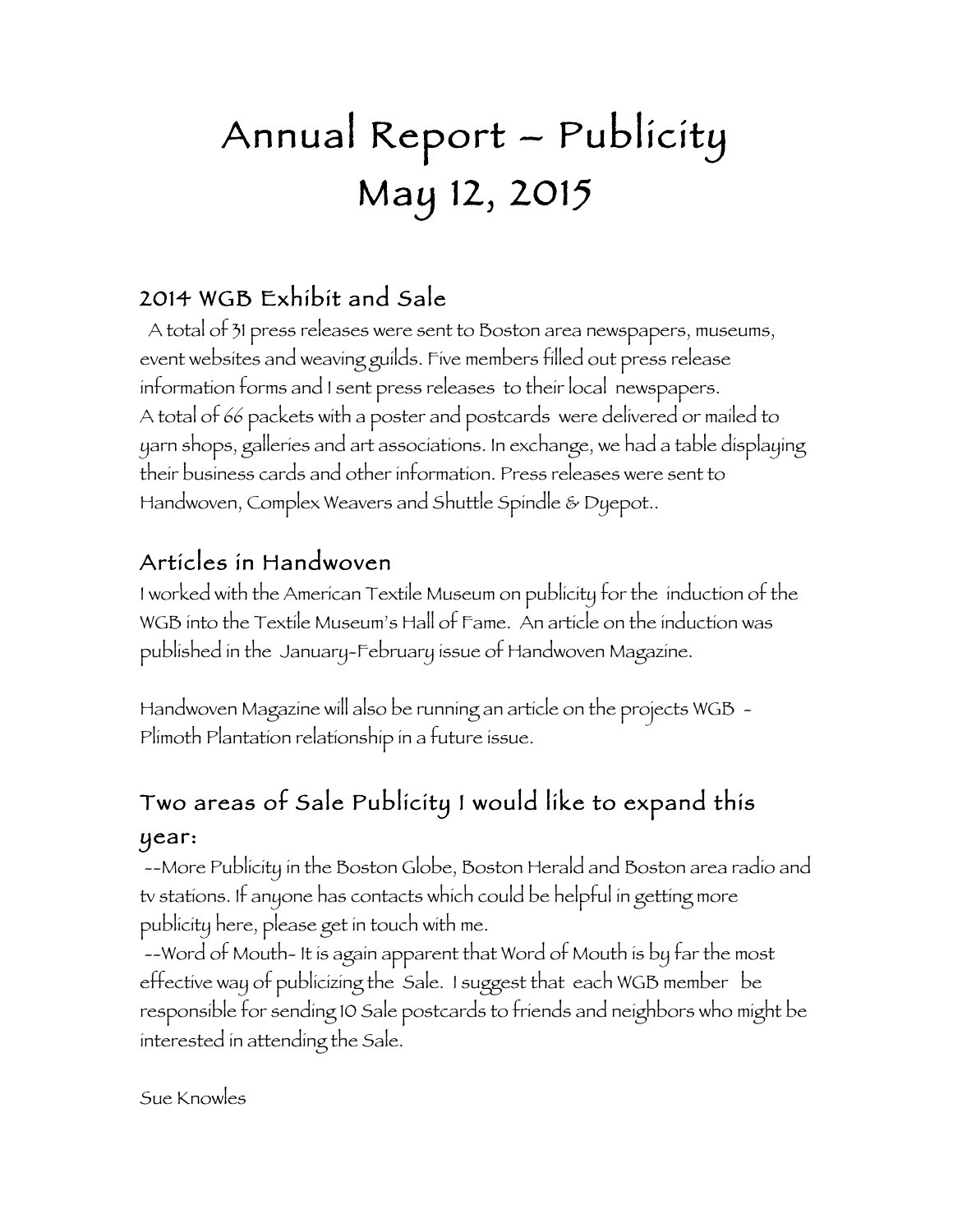### Annual Report from the Outreach Department, May, 2015

Outreached to Nancy Kronenberg when she broke her foot by weaving a blanket for her client.

Outreached to Audrey Goodwin by traveling out to her house and fixing a few things on her looms.

Helped Ute Taylor with one of her warps. Gave advice to other members having trouble with their looms.

Brought in 5 or 6 new Guild members from my classes at the American Textile History Museum.

Re: outreach to our blind weaver: Annette Friedman of Dedham was a fine artist until she lost her sight. She had a dream that she became a weaver. We are making her dream come true. So far she has woven two scarves, two large pink receiving blankets for her two new twin great granddaughters, three yarmulkes, a 90- inch table runner and a placemat. She is currently planning a purple and blue afghan for her new boyfriend, Irving. For someone who was really depressed when I started working with her, she is really moving her life along. I dare say she has woven more than a lot of our members did this year. We have a lot of fun.

#### Plimoth Plantation

I laid out a blanket warp on my warping board in red (madder) and natural white which was donated by Harrisville Designs and dyed by members of the Marshfield School of Weaving in Vermont. I took it down to Plimoth and it was sleyed with the help of Sandra Bernier one of our members and then was put through the heddles by Denise Lebica. Carol McClennen and I beamed it and Marnie of Plimoth wove it in front of Plimoth guests as they walked through the weaving exhibit. It is currently on the bed in the Francis Cooke house. Many years I walked by their unused loom and thought of actually using it for demonstrations and it has come to pass.

I also lent their weaving department a Dorothy loom for other projects and threaded it up for the fringe to decorate the beautiful bed hangings in the Cooke House that Peggy Church has woven.

Outreached to Plimoth by attending various meetings like the opening of the Francis Cooke house bringing along more weaving I have done for them. The house burned down in 2011 and now it lives again in 1627. I'm Currently working on 18 yards of linen mattress ticking in blue white and natural. Barbara Provest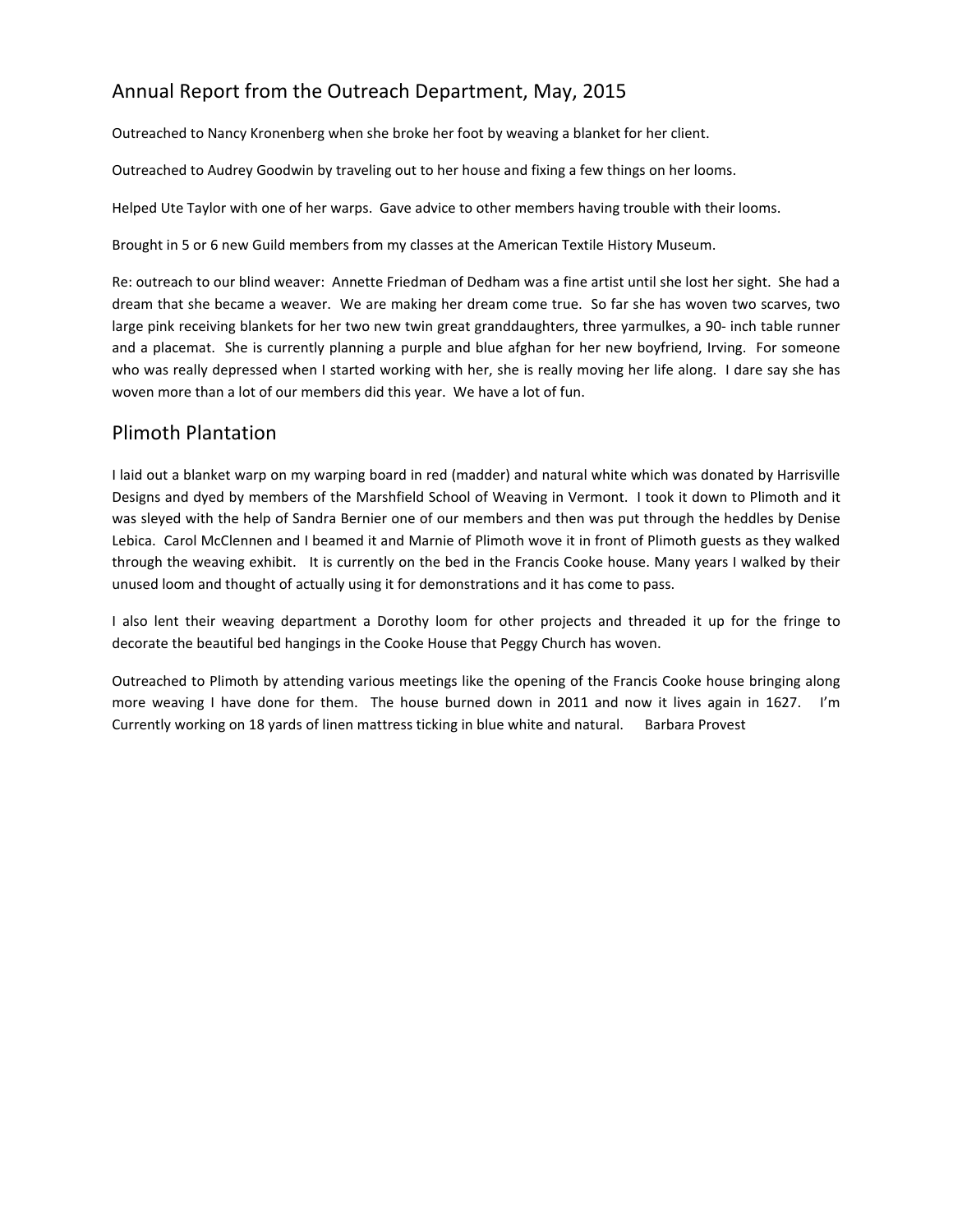To: S. Targove, M. Taylor, R. Spinelli, B. Guertin, L. Autio, S. Knowles, F. Feldman-Wood

Fr: Joan Rauch

#### **Re: Monogram and Interlaced Retail Sales Annual Report**

 May 13, 2015

The Monograph and Interlaced retail sales from 7/1/2014 through 5/13/2015 are listed below. The full fiscal years' sales activity is listed on the itemized Sales Report and Interlaced spreadsheets.

| 5/13/2015      | #Sold | #available in Westborough |
|----------------|-------|---------------------------|
| V. Bronson     | 2     | $14 + 5$ damaged          |
| L. Heirlooms   | 1     | 6                         |
| W. To Knitting | 2     | 13                        |
| M. Overshot    | 6     | *0                        |
| Interlaced     | 8     | 33                        |

\*The last Miniature Overshot was sold in October, 2014. There has been one request for this monograph since that date.

Please let me know if you have any questions about these reports. You are receiving these reports because you have either requested it in the past or your name has been added to the list by someone else.

Thanks, Joan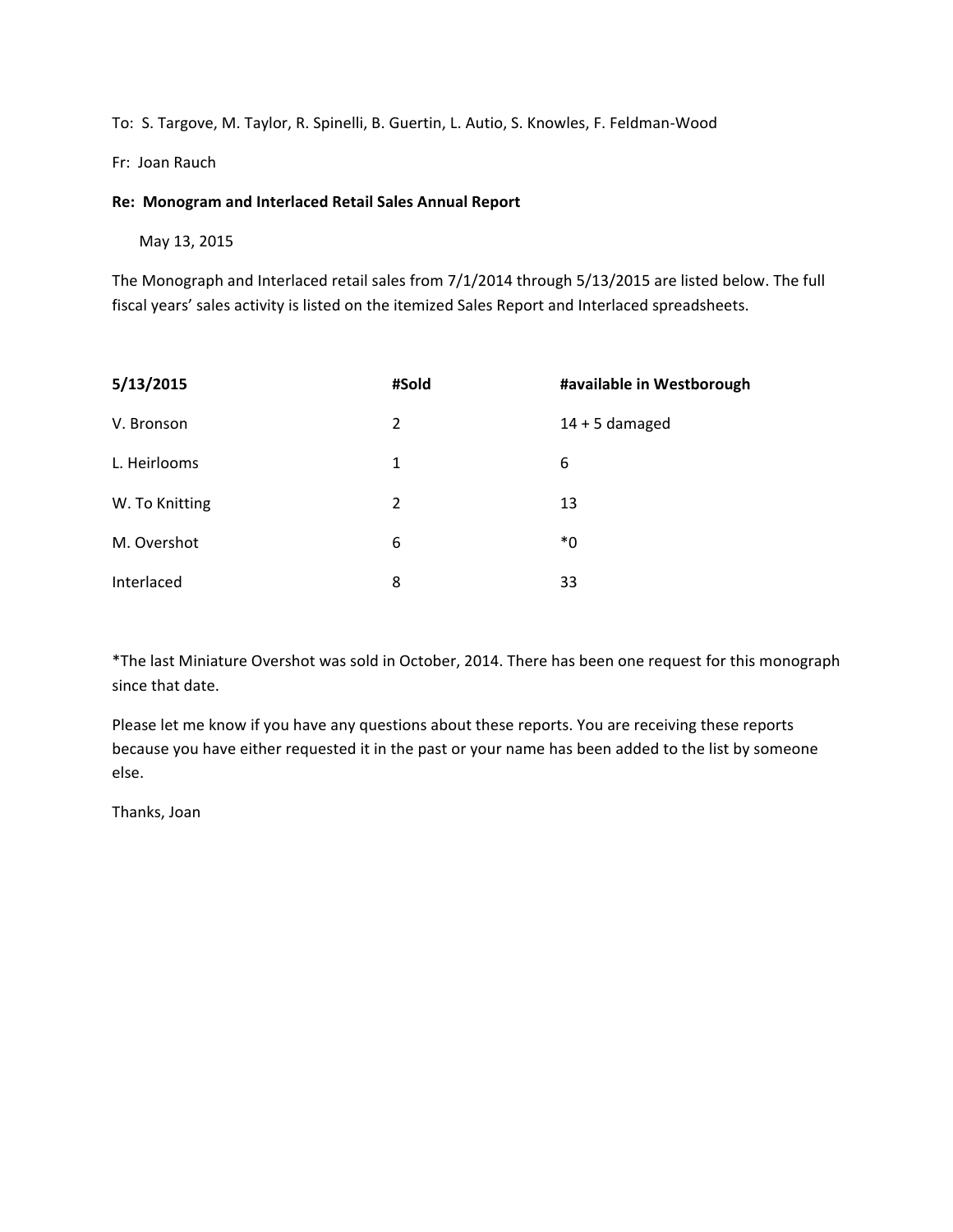#### Weavers' Guild of Boston Associate Dean Report for 2014/15

The Guild held six meetings in the 2014/15 season

September afternoon program was given by North Light Fibers from Block Island RI. Sven and Laura Risom gave a talk about how yarn is made "Fleece to Loom".

October brought Gay McGeary from PA gave a morning class on "Fabric Analysis" and an afternoon talk about "Early American Coverlets". Gay also offered a workshop on Coverlet Fringes for a small, but enthusiastic group of weavers.

In November Ruby Leslie gave a class on the value of "Sampling" and entertained us with her "Musings on Life and Weaving.

Our hoped for meeting in February on "Master Weavers among Us" and a sharing of NEWS and Convergence Award winners had to be cancelled due to our unusually snowy month of February. The Master Weaver portion was rescheduled to May.

March brought us Robyn Spady and her morning class "TNT – Tips and Techniques" and afternoon program "The Devil is in the Details". Robyn also offered a very popular workshop on "Extreme Warp Makeover". 

In April Dena Gartenstein Moses from the Vermont Weaving School presented a morning class on "Loom Controlled Lace" and an afternoon program on" Weaving at Warp Speed".

May was the make-up date for Master Weavers presented by Laurie Autio, Ruth Buchman, Hetty Friedman, Norma Smayda, Barbara Herbster and Deb Watson.

During the past year I have also planned the afternoon programs for 2015/16:

- September Fran Curran Hartford Artisans Weaving Center
- October Marjorie Durko Puryear "From Structo to Jacquard, Always a New Direction Ahead" Barbara Herbster - 1 day workshop "Narrow Warp Faced Band Necklace"
- November Joan Kariko & Ellen Ferrante Refugee Artisans of Worcester
- February Tom Knisley Video "Loom Owner's Companion"
- March Barbara J. Walker The Accidental Fiber Artist" & Workshop on "Stripes with Attitude"
- April Marjie Thompson "Woven at Home"
- May –no program Business meeting, etc.

Diane Chaisson Associate Dean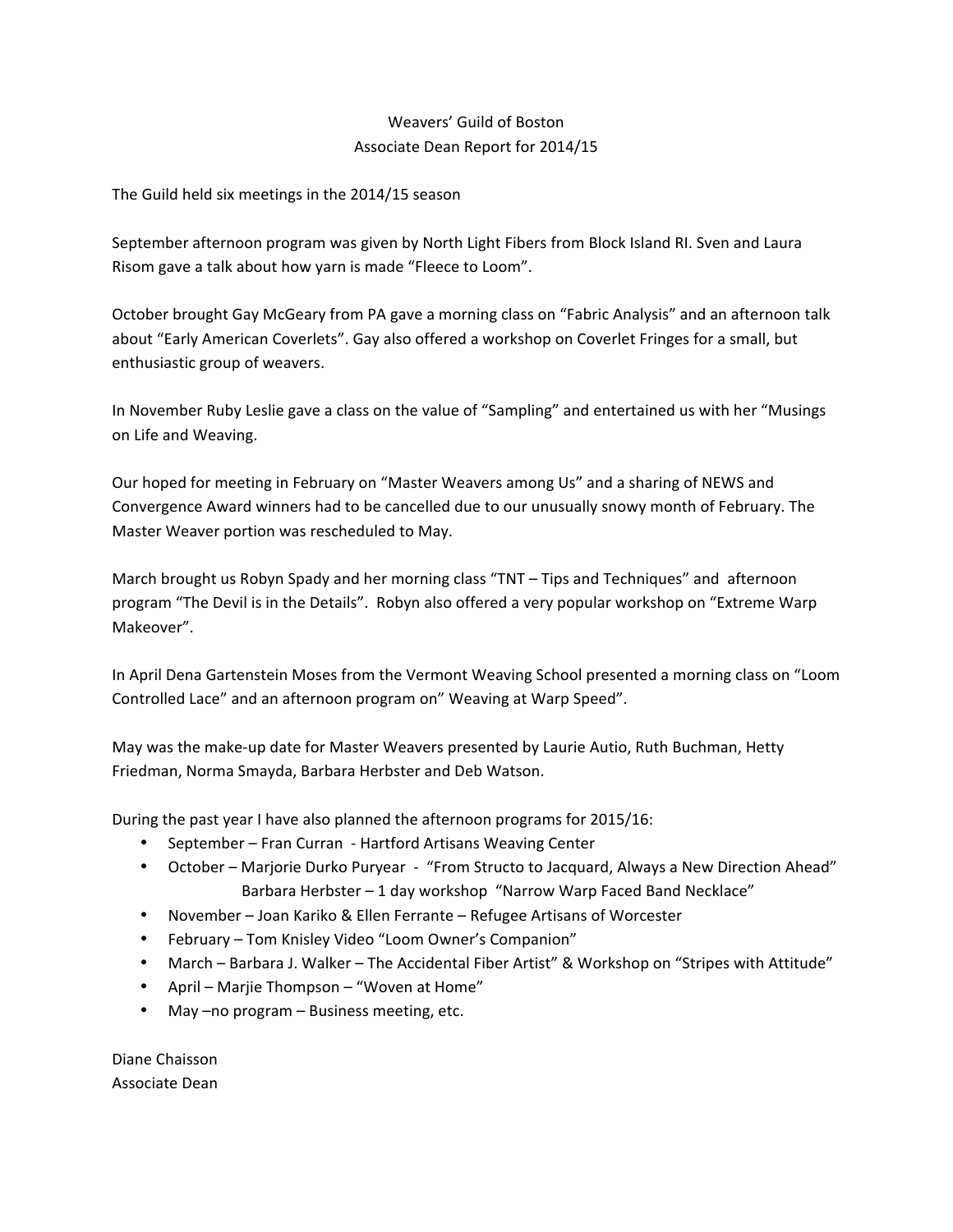Report on NEWS 2015

Registration for NEWS 2015 has been vigorous with registrations approaching 300. Given the conference's popularity and success in previous years, the Weavers' Guild of Boston hopes to make a strong showing in The Gallery, Fashion and Table shows this year.

Submissions will be accepted for The Gallery and Fashion Shows until June  $1^{st}$ . Participants should submit to me *all* entries including paperwork, digital images, optional samples and fees. Documentation for Fashion will be forwarded to Kathy Eklund postmarked no later than June 10<sup>th</sup>.

Intake for the Gallery Show will take place on Tuesday, July  $7<sup>th</sup>$  and Wednesday, July  $8<sup>th</sup>$  at Smith College. This is one of our two jobs, the other being the Resource Guide handled by Judith Shangold.

Placemats from this year's Guild Challenge will comprise the Table Show.

This year, the Guild has designated a special award for "Joyful Weaving" honoring deceased members, Anne Seamans, Gulli Kula and Sandy Kirkpatrick. This will be given to a deserving entry in the Gallery Show.

Lastly, the Guild is obligated to provide at least 6 hours of volunteer time. Please sign up on the sheet circulating at the meeting or contact me.

Submitted,

Eileen Fitzgerald

NEWS rep for WGB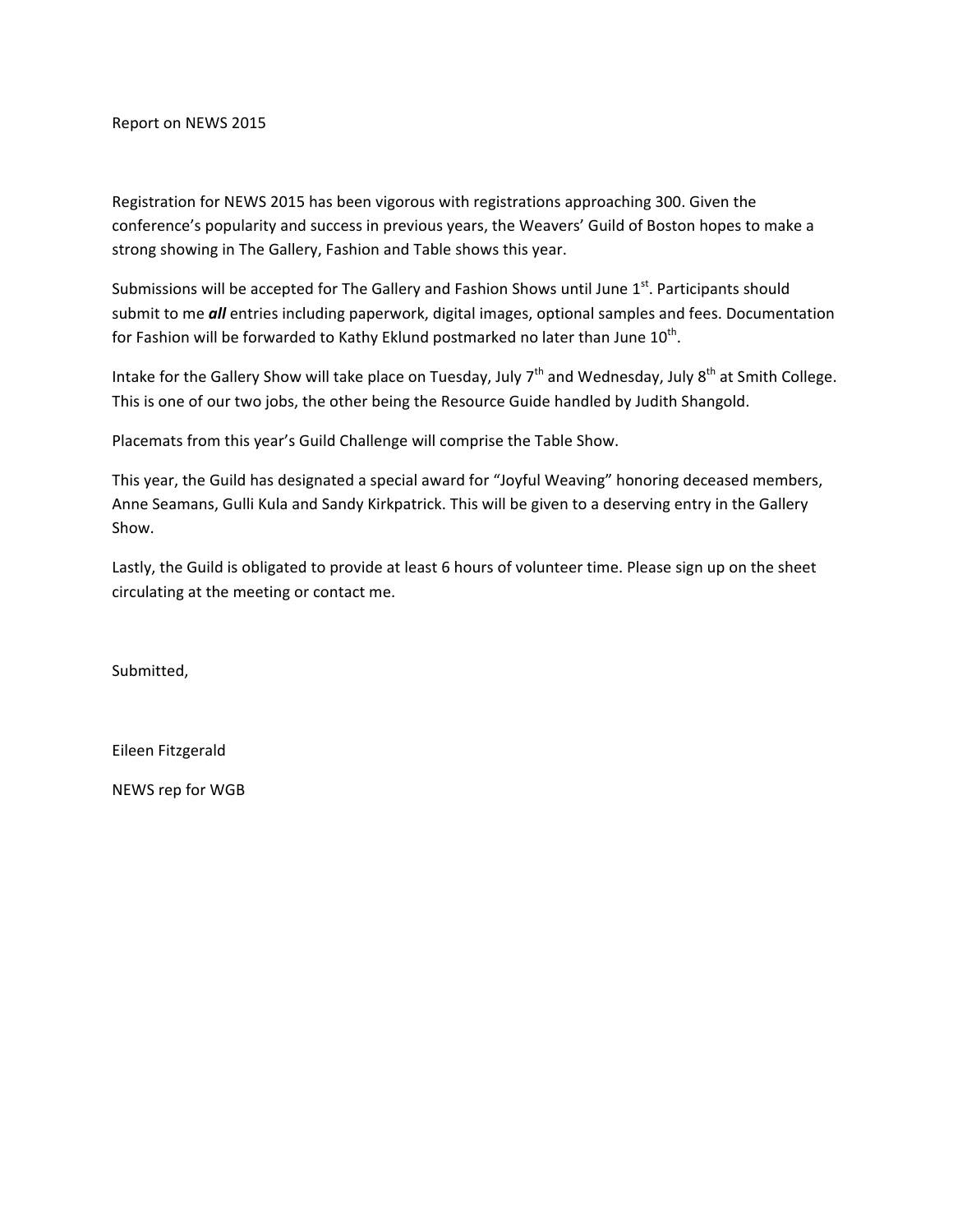#### WEBSITE COMMITTEE ANNUAL REPORT TO WEAVERS' GUILD OF BOSTON BOARD OF DIRECTORS **May 2015**

Annual Updates: Since May 2015, the committee has completed the annual updates of the following pages and related pdf files:

- Exhibit and Sale page, which now includes publicity
- Education Pages:
	- o Workshop Calendar
	- o Morning Worships
	- o Three Day Workshop
	- o Weavers Helping Weavers
	- o Afternoon Speakers
	- o Teacher Biographies
- Guild Programs-Meetings
- New May Meeting page which included slide show
- Textile Community
- Weaving Teachers

#### **Other Changes:**

• Revised the home page to report on American Textile Museum Hall of Fame, add images related to Guild programs, and to include code for special announcements. We also added code to get a count of visits to the home page, and will make a similar addition to the Exhibit and Sale page starting this year.

**Fees:** Fees for hosting account and domain name were paid in previous fiscal years: two years for hosting and seven years for domain name. Fee for hosting will be due in March 2016. We also updated the contact and payment information for the domain name account.

Website Guidelines: The Committee updated the guidelines for submitted information and photographs to be posted on the website.

#### Licenses:

- The website also requires software for the menu. Nancy Kronenberg is transferring the license she purchased on behalf of the Guild to Sally Eyring.
- Right now we are using a free version of WOW slider for slide shows.

#### Respectfully Submitted

Website Committee: Jane Moore & Sally Eyring Co-Chairs Nancy Kronenberg, Consultant and Webmaster Emerita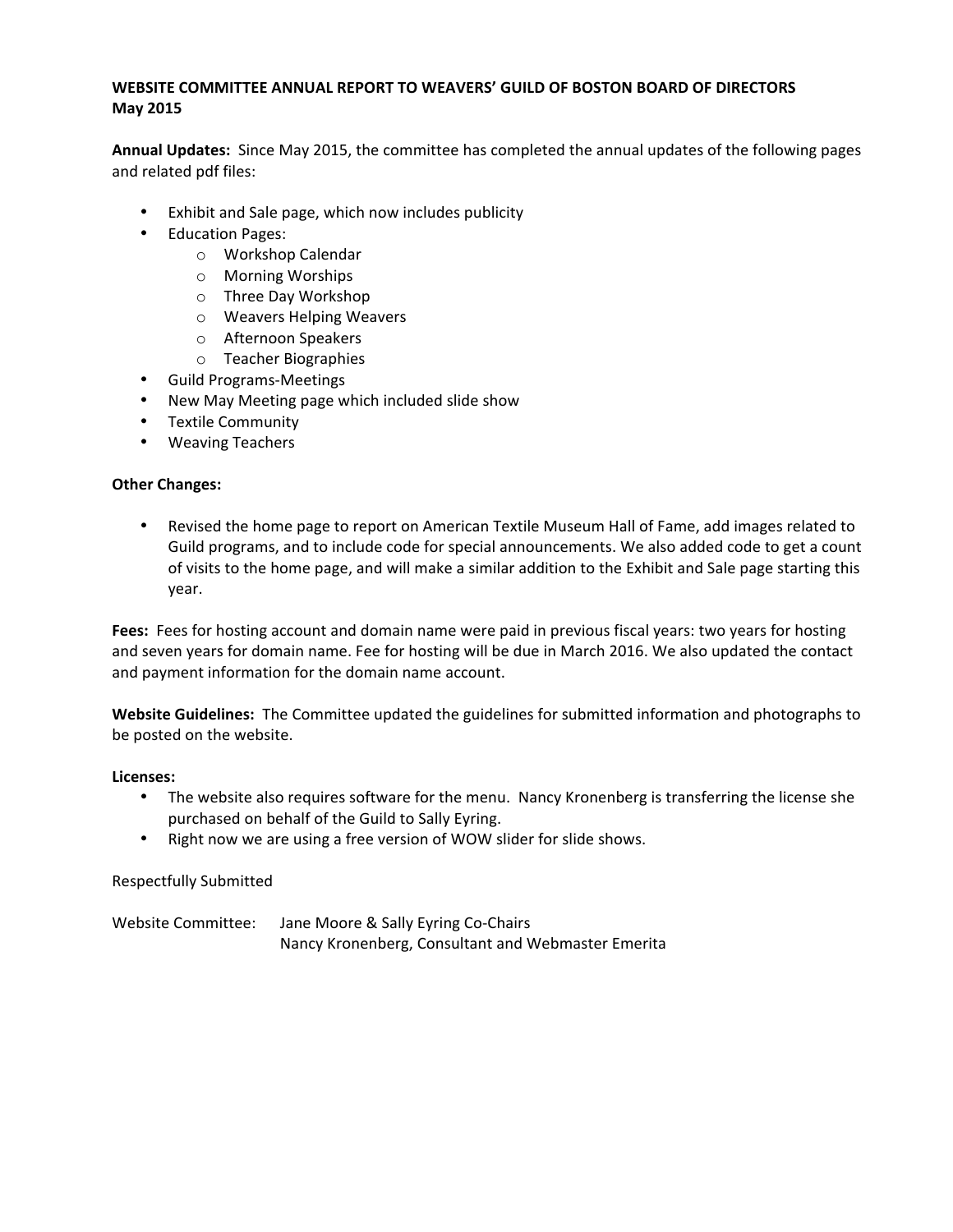### **Weavers Guild of Boston Nominating Committee Report Ginny Longley, Pamela Burrows, Mary Mandarino May 13, 2015**

The nominating committee is tasked with preparing a slate of candidates to fill the roles. The following are the positions and associated candidates to be nominated at the Annual Meeting on May 13, 2015:

| <b>POSITIONS</b>        |                                                                         |                                                                          |           | <b>Term To Expire</b> |
|-------------------------|-------------------------------------------------------------------------|--------------------------------------------------------------------------|-----------|-----------------------|
|                         | RECORDING SECRETARY                                                     | Dorothy Solbrig                                                          |           | 2017                  |
| <b>TREASURER</b>        |                                                                         | <b>Beth Guertin</b>                                                      |           | 2017                  |
|                         | <b>STANDING COMMITTEES</b>                                              |                                                                          |           |                       |
|                         | <b>ANNUAL EXHIBIT &amp; SALE</b><br><b>Assistant Chair</b><br>Treasurer | Mary Mandarino/Fran Osten<br><b>Ginny Longley</b><br><b>Beth Guertin</b> |           | 2016<br>2017          |
| <b>EDUCATION</b>        | Assistant to Morning Workshops                                          | Ute Taylor                                                               |           | 2017                  |
| <b>EDUCATION GRANTS</b> | Chair<br>Asst. Chair<br>2nd Asst. Chair                                 | Linda Russell<br>Nancy Hodes<br>Melinda Comeau                           |           | 2016<br>2017<br>2018  |
| <b>LIBRARIAN</b>        | <b>Library Assistant</b>                                                | Joanne Germaine<br>Linda Snook                                           | appointed | 2016<br>2017          |
| <b>MEMBERSHIP</b>       |                                                                         | Martha Rossman                                                           |           | 2017                  |
| <b>NOMINATING</b>       |                                                                         |                                                                          |           |                       |
|                         | Chair<br>Asst. Chair<br>2nd Asst. Chair                                 | Pamela Burrows<br>Mary Mandarino<br>Susan Pippin                         |           | 2016<br>2017<br>2018  |
| <b>OUTREACH</b>         |                                                                         | <b>Barbara Provest</b>                                                   |           | 2017                  |
| PUBLIC RELATIONS        |                                                                         | <b>Sue Knowles</b>                                                       |           | 2017                  |
| <b>YEARBOOK</b>         | Ad Chair                                                                | Leslie Ardison                                                           | appointed | 2017                  |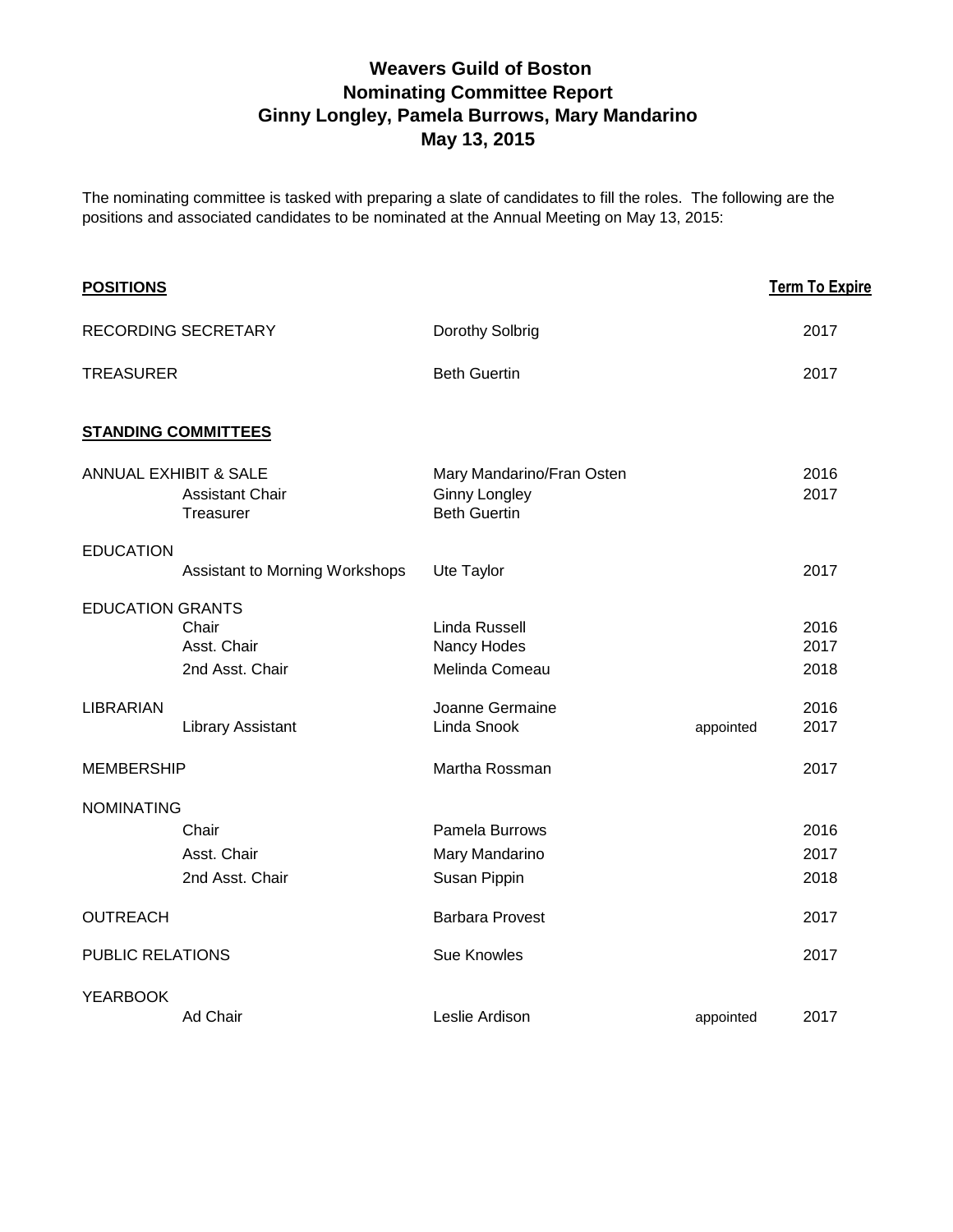Upon election of these candidates, the WGB Board of Directors will be, as follows:

#### **OFFICERS**

| <b>DEAN</b>                |                                                            | Susan Targove                                    |           | 2016                 |
|----------------------------|------------------------------------------------------------|--------------------------------------------------|-----------|----------------------|
| <b>ASSOCIATE DEAN</b>      |                                                            | Diane Chaisson                                   |           | 2016                 |
|                            | RECORDING SECRETARY                                        | Dorothy Solbrig                                  |           | 2017                 |
|                            | <b>CORRESPONDING SECRETARY</b>                             | Hetty Friedman                                   |           | 2016                 |
| <b>TREASURER</b>           |                                                            | <b>Beth Guertin</b>                              |           | 2017                 |
| <b>STANDING COMMITTEES</b> |                                                            |                                                  |           |                      |
| <b>BULLETIN</b>            |                                                            | <b>Kristin Kelley</b>                            |           | 2016                 |
| <b>EDUCATION</b>           | <b>Morning Workshops</b><br>Assistant to Morning Workshops | Carol McClennen<br>Ute Taylor                    |           | 2016<br>2017         |
| <b>EDUCATION GRANTS</b>    | Chair<br>Asst. Chair<br>2nd Asst. Chair                    | Linda Russell<br>Nancy Hodes<br>Melinda Comeau   |           | 2016<br>2017<br>2018 |
| <b>LIBRARIAN</b>           | <b>Library Assistant</b>                                   | Joanne Germaine<br>Linda Snook                   | appointed | 2016<br>2017         |
| <b>MEMBERSHIP</b>          |                                                            | Martha Rossman                                   |           | 2017                 |
| <b>NOMINATING</b>          | Chair<br>Asst. Chair<br>2nd Asst. Chair                    | Pamela Burrows<br>Mary Mandarino<br>Susan Pippin |           | 2016<br>2017<br>2018 |
| <b>OUTREACH</b>            |                                                            | <b>Barbara Provest</b>                           |           | 2017                 |
| PUBLIC RELATIONS           |                                                            | <b>Sue Knowles</b>                               |           | 2017                 |
| SPECIAL WORKSHOPS          |                                                            | Elizabeth Springett                              |           | 2016                 |
| <b>WEB SITE</b>            |                                                            | Jane Moore/Sally Eyring                          |           | 2016                 |
| <b>YEARBOOK</b>            | Ad Chair                                                   | Kathy Tappan<br>Leslie Ardison                   | appointed | 2016<br>2017         |

Respectfully submitted,

Ginny Longley Outgoing Nomination Chair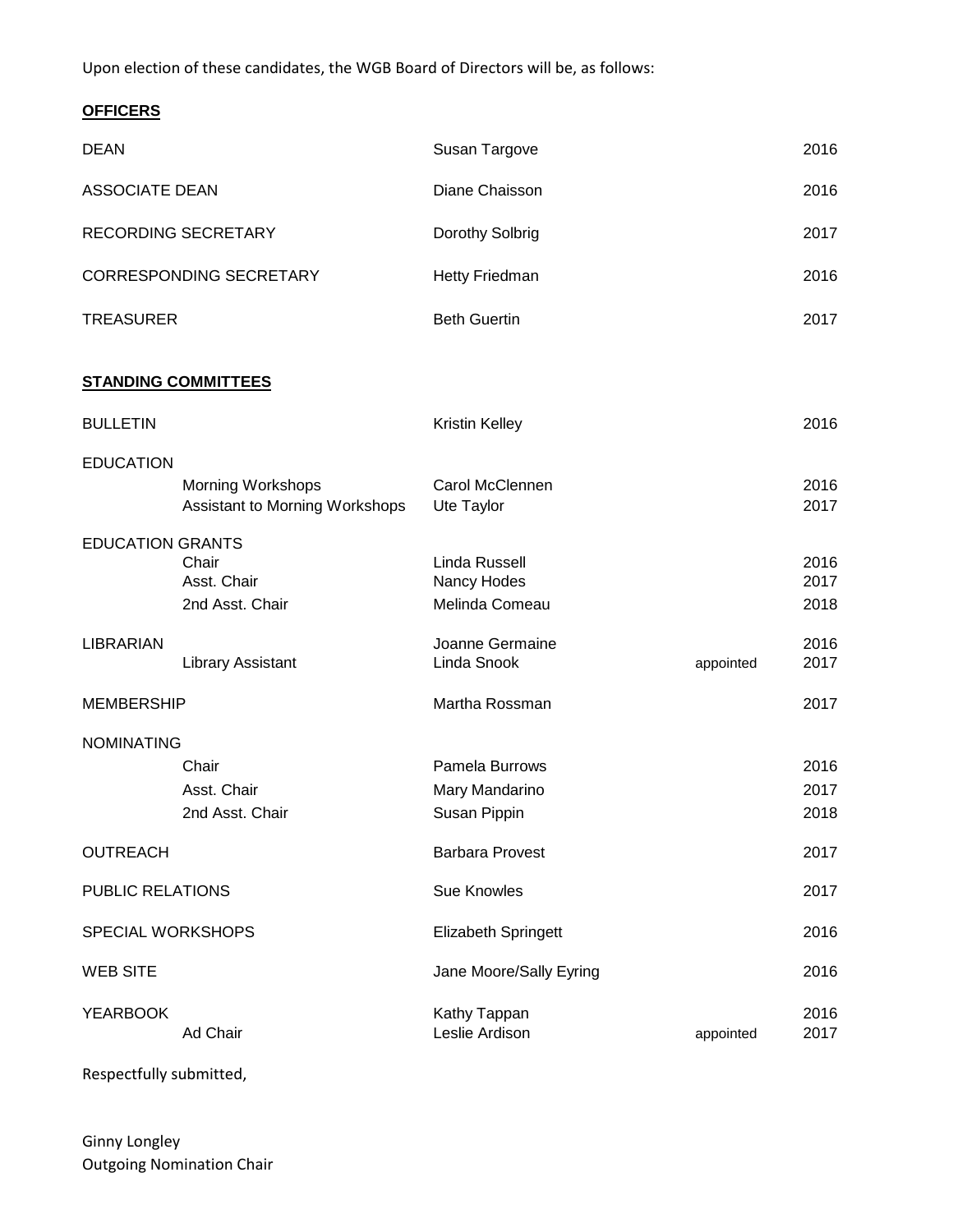WGB Annual Treasurer's Report May 2015

The guild's fiscal year does not end until June 30. There are still expenses to be paid before our year end. Thanks to donations, sale of the book and other contributions the guild continues to operate in the black.

Our fiscal year is July 1 to June 30. As of May 10, 2015 we have \$23,932.33 in the checking account; \$50,243.33 in the money market/savings account (the guild earns about \$8.00 per month in interest); and \$15,000 each in 3 CDs a 12 month, 3 year and 5 year.

We also have IBM stock which is at Scottrade. As of April 30, 2014 the value of the stock is \$16,615.13 and the brokerage balance account (savings) is \$2,164.20

I have tracked how different areas are bringing income in and what their expenses are. I have worked with our accountant filing all the federal and state forms and taxes to maintain our non-profit/tax-exempt status. I have written checks, made deposits and kept track of income and expenses using forms to keep detailed track of expense reimbursement and income. I have worked with the Dean and other committee chairs concerning budget issues.

I am in charge of the wholesale accounts for the book, Interlaced, and the monographs. To date WGB has sold 99 copies of Interlaced, 21 Versatile Bronson, 21 Linen Heirlooms and 19 Weaving to Knitting. The guild has many copies of each of these in the storage unit.

I am still greatly concerned that the guild does not have a long range financial plan and goals; instead it operates on a year to year basis.

The expenses of the position of Treasurer are stamps/postage/envelopes, boxes and packing tape for shipping the books. This past year I donated over \$50.00 in postage and other supplies to the guild.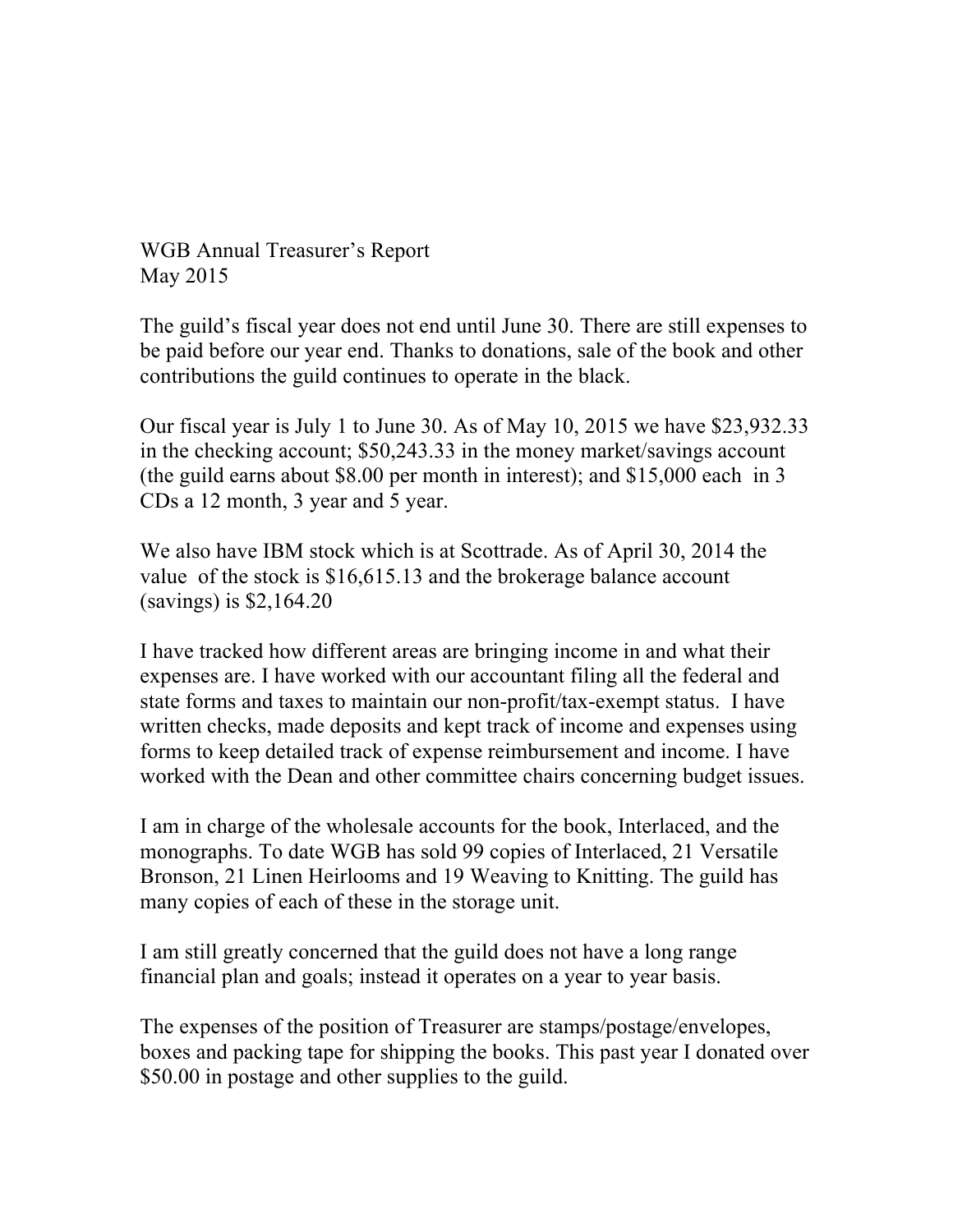The work and activity associated with the position of treasurer has required a minimum of 10 hours per week.

Submitted by:

Beth Cederberg Guertin Treasurer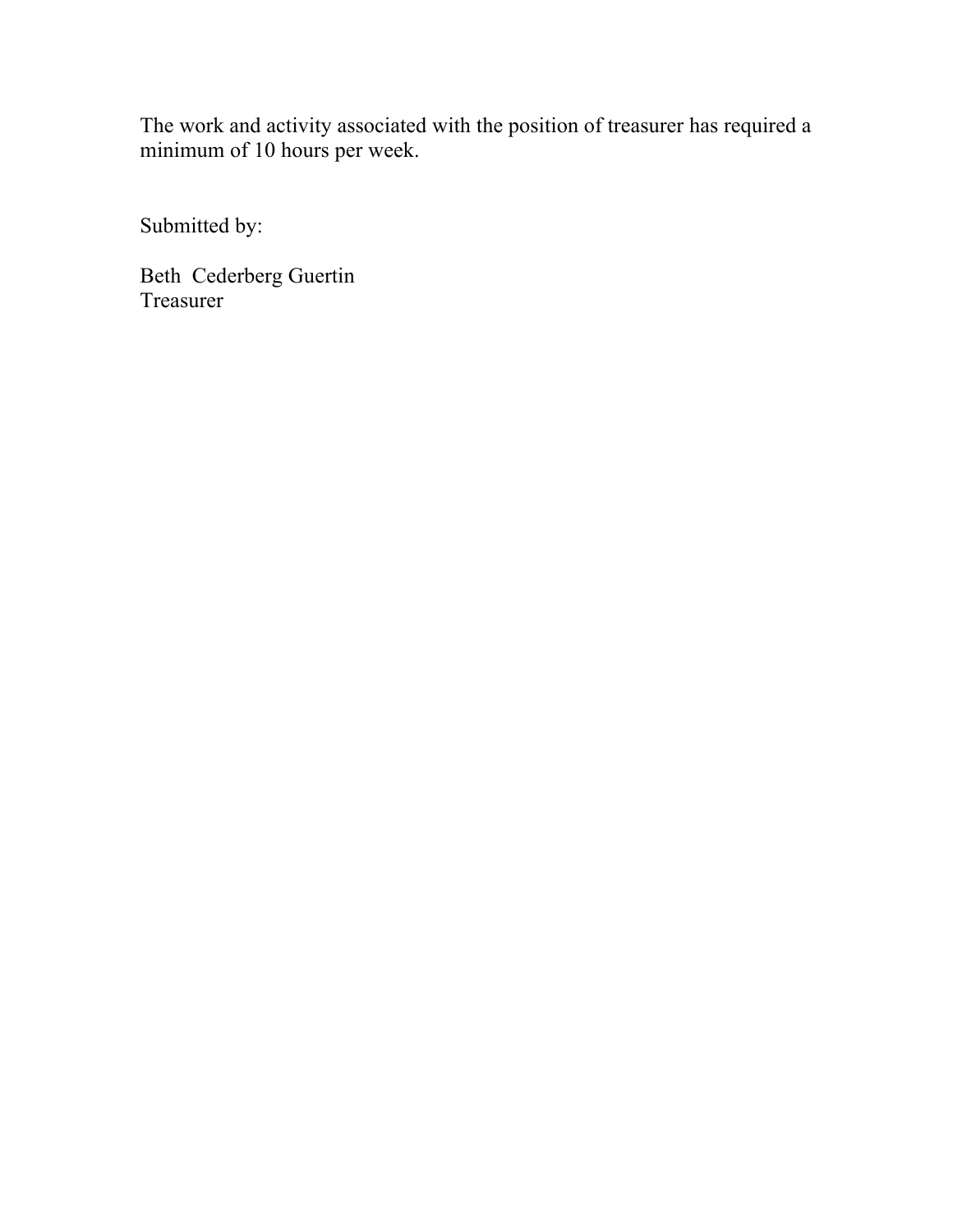#### WGB Morning Workshops - Annual Year End Report - May 13, 2015

This year, WGB held 20 Morning Workshops with a total of 211 students.

The new early registration process worked well and effectively cut down on last minute registrations.

The new position of Morning Workshops Assistant, facilitated the classroom set up and made the on site paperwork easier to handle.

WGB Core Curriculum numbers were added to the Workshop descriptions this year to aid weavers in documenting and organizing their weaving knowledge. This will continue for the coming year.

Carol McClennen

Morning Workshop Chair